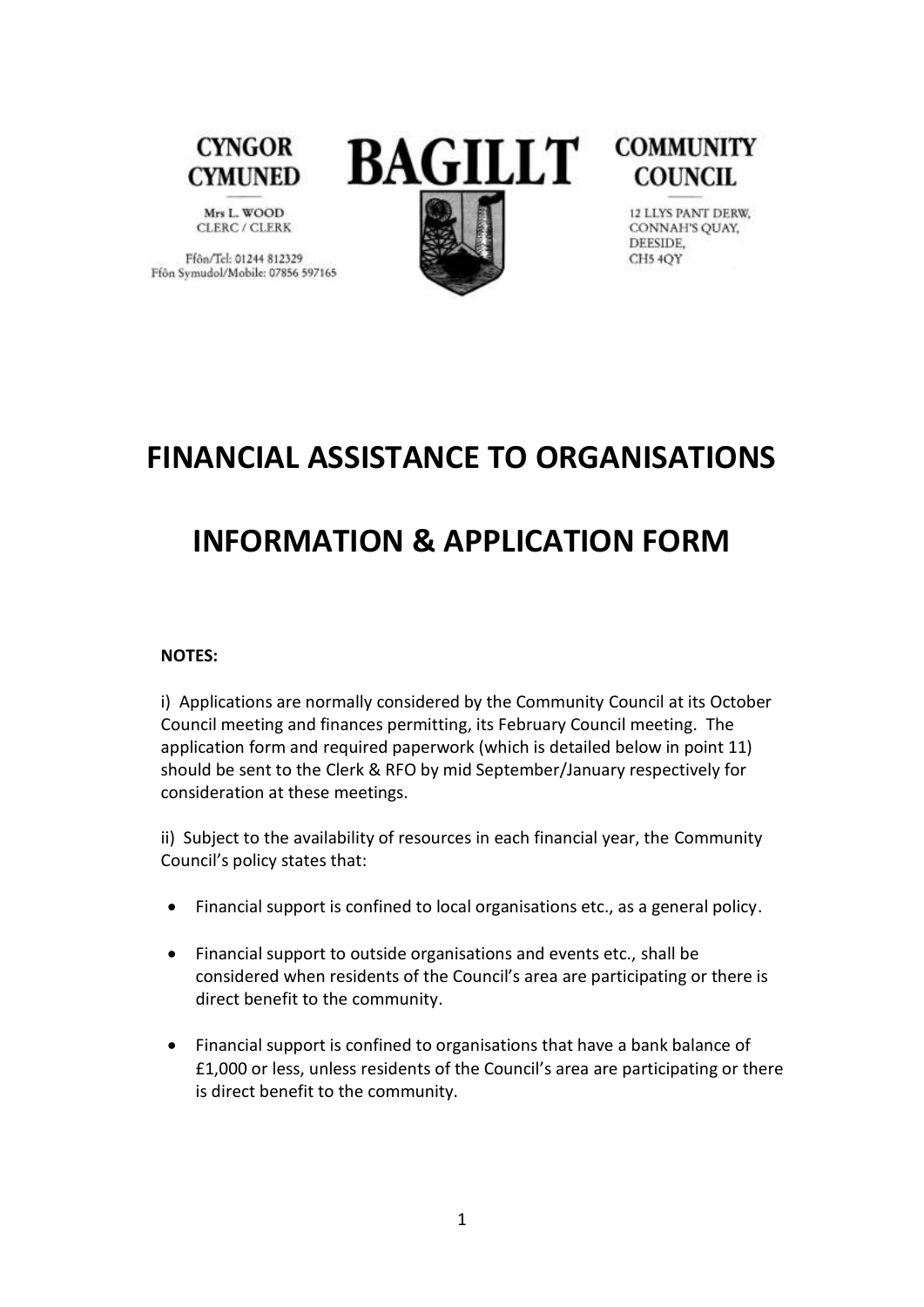### **BAGILLT COMMUNITY COUNCIL**

## **Application for Financial Assistance**

(Complete in **CAPITAL LETTERS** except when signing)

#### **1. APPLICANT'S NAME AND ADDRESS**

|                   | 2. ORGANISATION'S NAME                                           |  |
|-------------------|------------------------------------------------------------------|--|
|                   |                                                                  |  |
|                   | 3. TYPE OF ORGANISATION                                          |  |
|                   | $\checkmark$ the categories that best describe the organisation: |  |
|                   | Group of Individuals                                             |  |
|                   |                                                                  |  |
| ΙI<br>□           | Society or Club<br>Society or Club with Adopted Constitution     |  |
| П                 | Company Limited by Guarantee                                     |  |
| П                 | Local Branch of a National Organisation                          |  |
| $\mathsf{L}$<br>П | <b>Limited Company</b>                                           |  |
|                   |                                                                  |  |

**5. LOCATION OF ORGANISATION** \_\_\_\_\_\_\_\_\_\_\_\_\_\_\_\_\_\_\_\_\_\_\_\_\_\_\_\_\_\_\_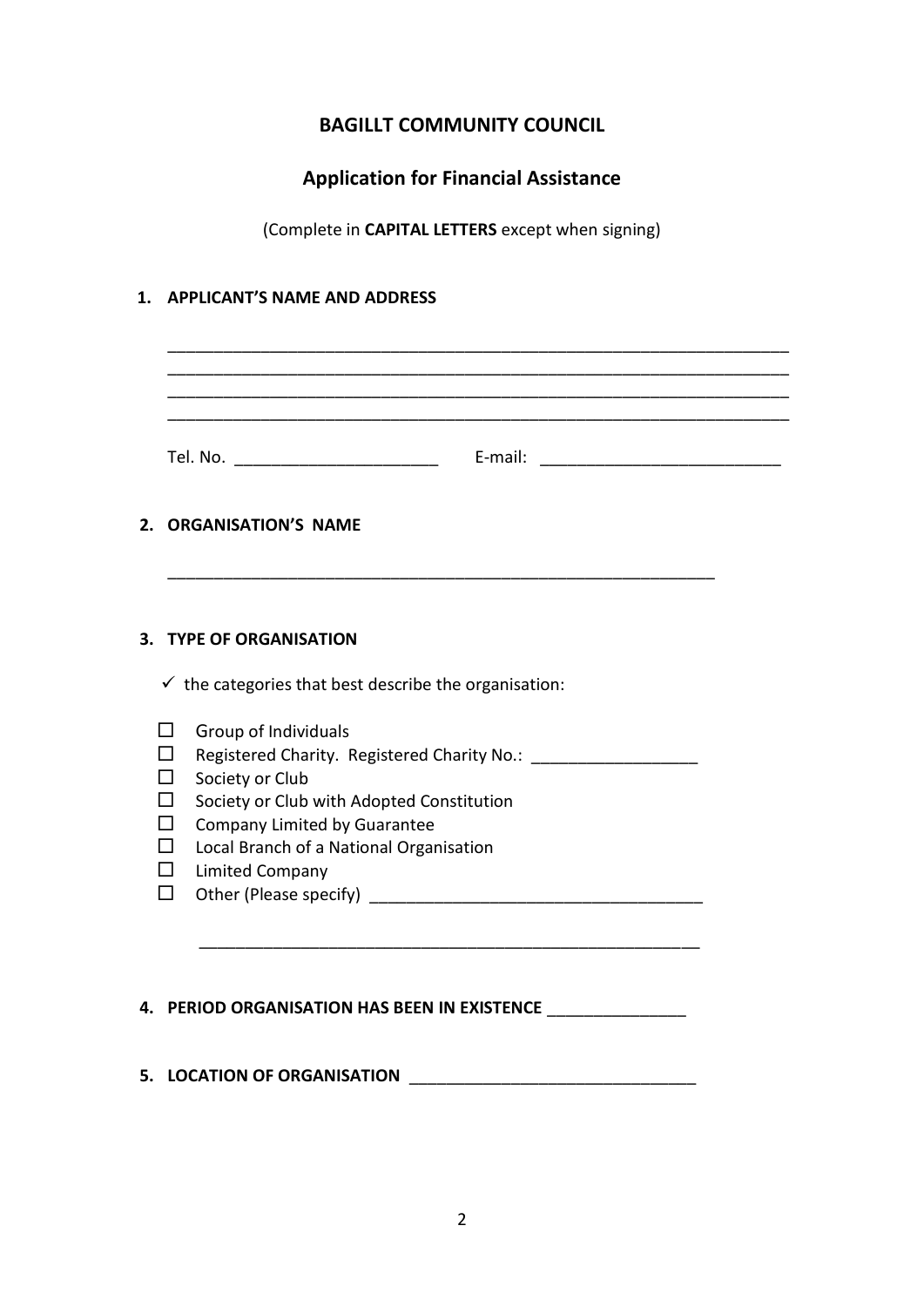| 7. PURPOSE FOR WHICH FINANCIAL ASSISTANCE, IF APPROVED, WILL BE USED                                                |
|---------------------------------------------------------------------------------------------------------------------|
| 8. AMOUNT SOUGHT £ _________________ TOTAL COST OF PROJECT £ ___________                                            |
| 9. OTHER SOURCES OF FUNDING RECEIVED OR BEING SOUGHT                                                                |
| 10. ANY OTHER INFORMATION WHICH YOU FEEL WOULD HELP THE COMMUNITY<br><b>COUNCIL IN CONSIDERING THIS APPLICATION</b> |
| (Continue on a separate sheet of paper if necessary)                                                                |
|                                                                                                                     |
|                                                                                                                     |

**11. INFORMATION REQUIRED** (This information is not required from the two schools or the youth centre in the village).

- i) An Adopted Constitution or Set of Rules.
- ii) The latest year's audited Accounts or Statement of Income and Expenditure.